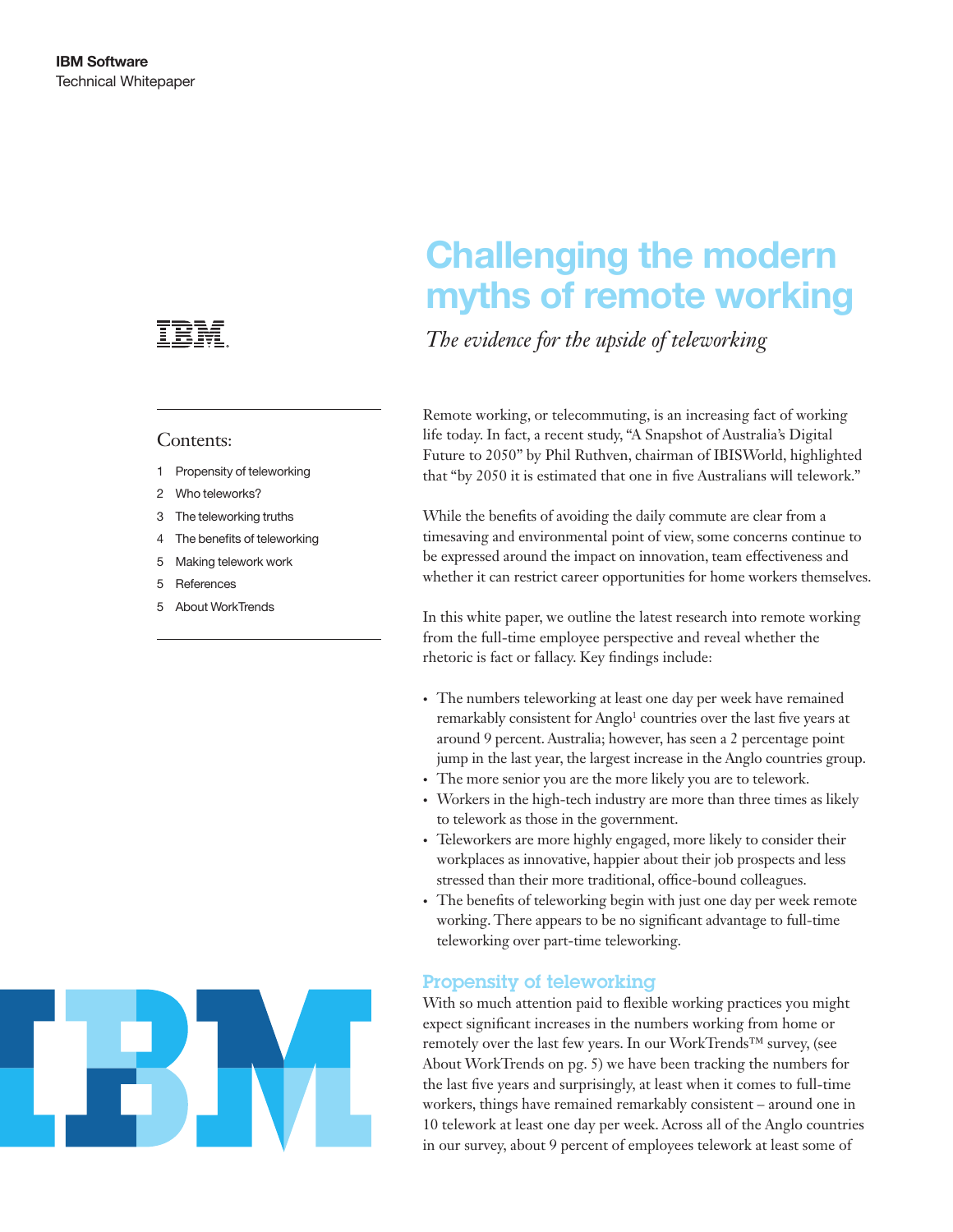the time (*Figure 1*), with teleworking appearing most popular in the UK. With a couple exceptions, this figure has been remarkably stable over the past five years. Australia has experienced a recent surge in teleworking, up by 2 percentage points from 2011 to 2012.

Of those who do telework, there appears to be two major groups – those who telework about one-third of the time and those who telework almost all of the time (70 percent or more of their time teleworking).

| Year | <b>Anglo Region</b><br>(US, Canada,<br><b>UK, Australia)</b> | US  | Canada | <b>UK</b> | Australia |
|------|--------------------------------------------------------------|-----|--------|-----------|-----------|
| 2008 | 8%                                                           | 10% | 6%     | 9%        | 7%        |
| 2009 | 9%                                                           | 9%  | 8%     | 10%       | N/A       |
| 2010 | 8%                                                           | 9%  | 8%     | 10%       | 7%        |
| 2011 | 10%                                                          | 10% | 9%     | 12%       | 7%        |
| 2012 | 9%                                                           | 9%  | 8%     | 10%       | 9%        |

Note: Five-year trend data not available for New Zealand. In 2012, 10 percent of employees in New Zealand reported working remotely at least one day per week.

*Figure 1*: Percent of employees who telework at least one day per week

## Who teleworks?

#### More men than women

Interestingly, men are more likely to telework than women – 11 percent of men say they telework at least one day per week, while 8 percent of women say the same (*Figure 2*). Men also tend to spend more time teleworking – 45 percent of men report they work remotely full-time, whereas only 32 percent of women report this, and this is due to neither seniority nor full-time status (*Figure 3*).







#### More senior leaders than individual contributors

The higher up the career ladder, the more likely you are to telework. Almost twice as many managers and leaders (12 percent) report working remotely compared to individual contributors (7 percent; *Figure 4*). However, individual contributors spend more time teleworking – on average four hours more in a 40-hour workweek. This trend is only likely to increase as work locations continue to disburse and functional and project teams are no longer co-located in a central office.



*Figure 4*: Teleworking by management level

#### More technical workers than laborers

Some jobs appear to lend themselves more easily to the routine of teleworking. Not surprisingly, employees in technical roles are most likely to work remotely (16 percent), while laborers (3 percent) and clerks (4 percent) are least likely (*Figure 5*).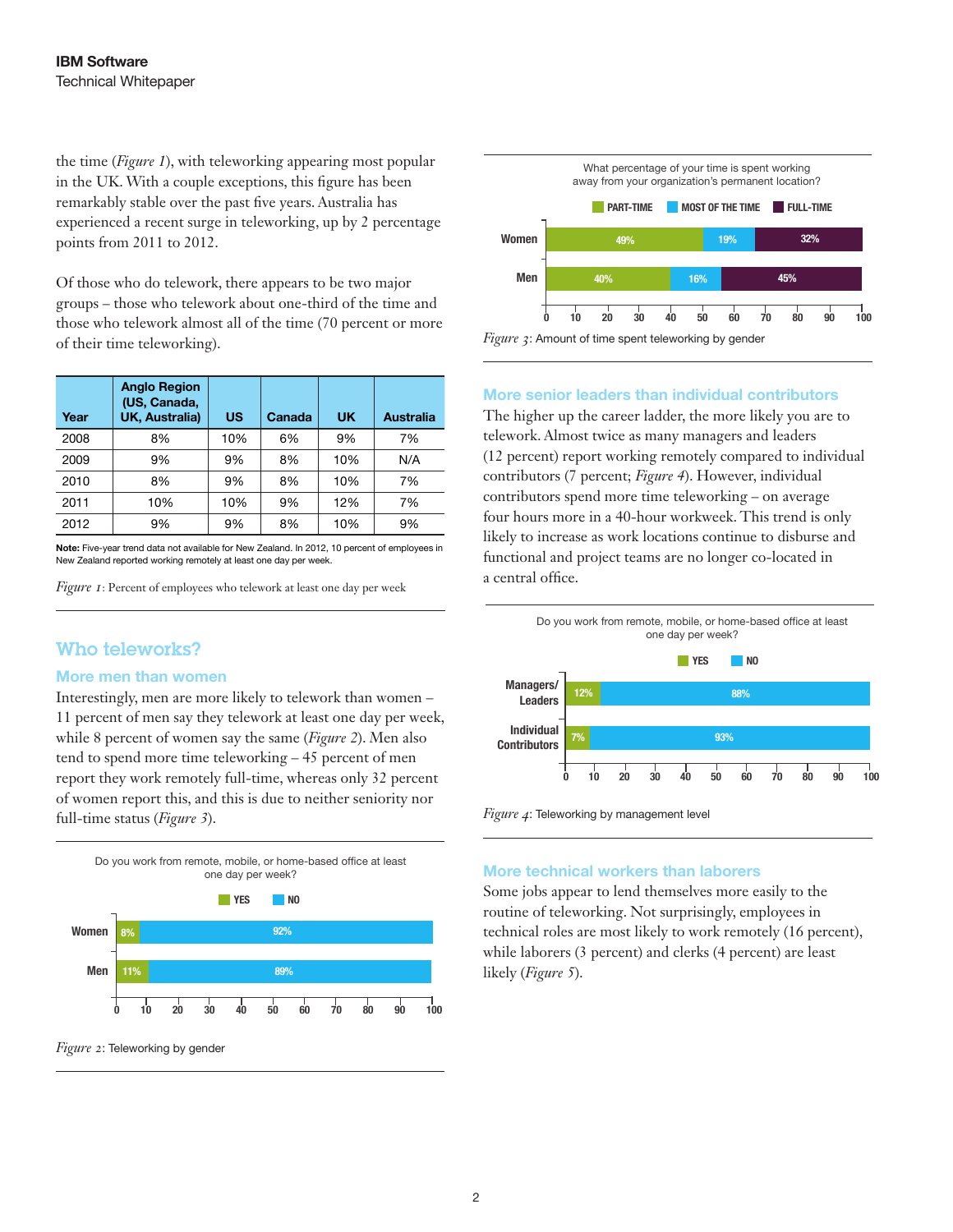

## More high-tech workers than those in manufacturing

Employees in the high-tech sector are the most likely to telework (21 percent; *Figure 6*). There could be a very logical explanation for this: those in high-tech firms tend to have better access to the technologies necessary to make remote working feasible. Or perhaps high-tech firms are more open to the idea of teleworking.



### The teleworking truths

New technologies have given workers the option to be based almost anywhere (with an internet connection). While this has some clear benefits in terms of reduced commuting time, not all organizations have embraced the flexible working "revolution." Initially, managers expressed concerns about whether workers would be as productive at home; perhaps the draw of daytime TV would reduce productivity. More recently, senior leaders have expressed concerns about a lack of innovation and collaboration as a result of people not being together in the same location and able to "bounce" ideas around. The pros and cons have been debated, but little data has been explored to understand whether these concerns and criticisms are founded foundation. With thousands of responses, the WorkTrends database (see About WorkTrends on pg. 5) can bring some much-needed evidence to the debate.

#### Teleworkers are more productive

One way that we can analyze employee productivity is via employee engagement. Employee engagement is now recognized as a desired state for organizations. Numerous studies have linked employee engagement to higher individual, team and even organizational performance. (Wiley, 1996). One aspect of employee engagement concerns discretionary effort, which is an employee's willingness to apply extra effort to accomplish tasks important to the achievement of organizational goals.

Looking at the employee engagement scores for teleworkers reveals that they are in fact more engaged (61 percent) than those in more traditional working arrangements (55 percent).2 Moreover, it does not seem to matter how much time is spent teleworking, the employee engagement levels of teleworkers remain consistently higher – 61 percent for part-time (one-third of their time teleworking) and 62 percent for full-time (more than 70 percent of their time teleworking). This finding should reassure managers that offering some kind of teleworking option, even part-time, should not reduce productivity; rather it is associated with higher employee engagement.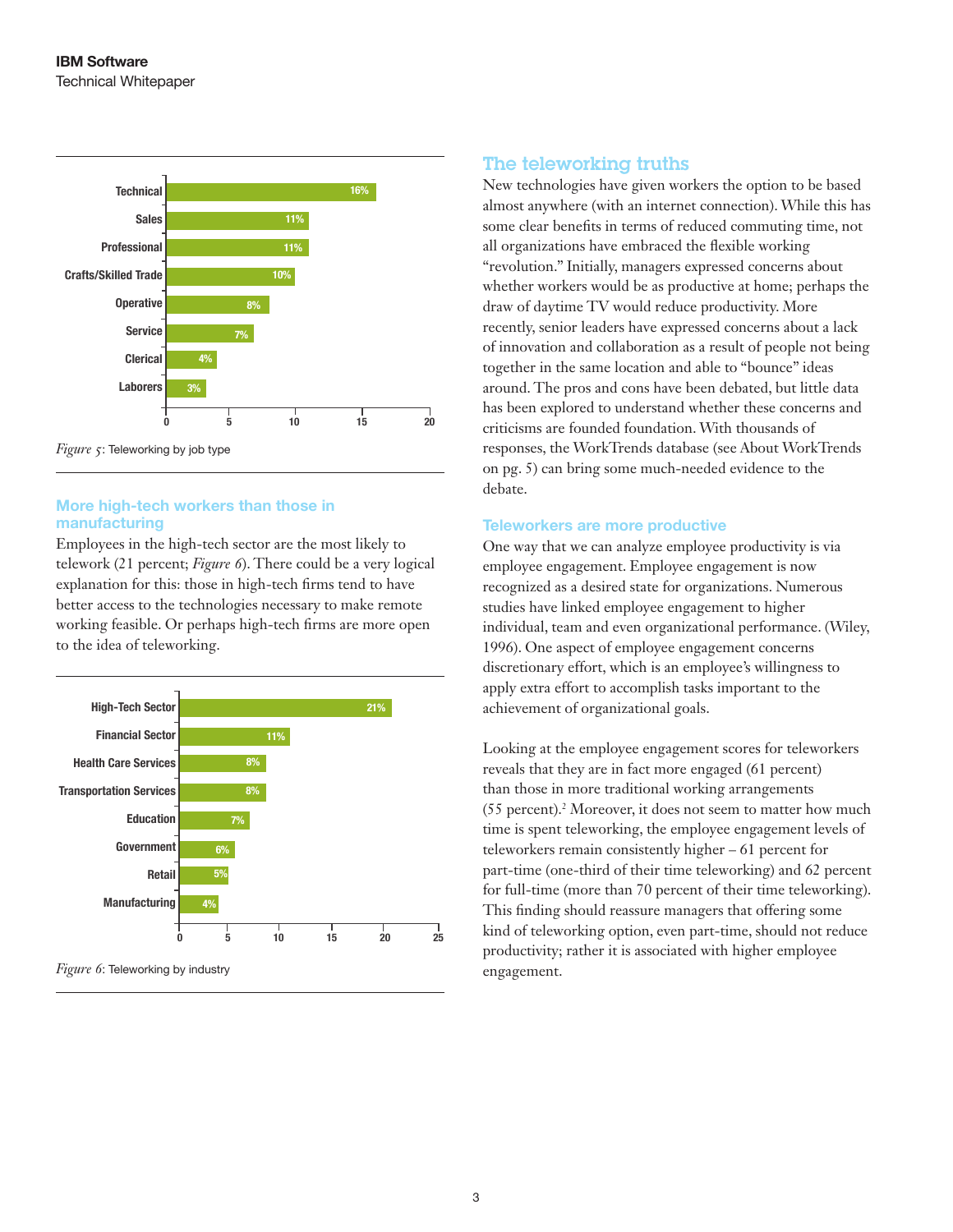#### Teleworkers believe their workplace is more innovative

An additional concern about teleworking is a potential lack of creativity. There may be some logic to this, after all, how can people be creative together when they are not even in the same location? Once again the data reveals this to be a myth: Employees who telework characterize their work environment as more innovative (62 percent) than employees who do not telework (49 percent). This higher degree of innovation could be a reflection of recent technological advances in things such as collaboration software, which enable employees no matter where they are to take part in idea-generating "jams."

#### Teleworkers are happier about performance management

Remote workers may be considered more difficult to manage, since managers may find managing the performance of remote employees challenging. Yet teleworkers (64 percent) hold more favorable opinions than traditional employees (57 percent) about their performance evaluations, performance feedback and recognition for performance.

#### Teleworkers are happier about job prospects

In addition to management's concerns, employees themselves may be reluctant to work off-site. Employees may fear being over looked for promotions – out of sight, out of mind. When in fact, managers who telework (58 percent) feel they have better job prospects than their office-bound co-workers (49 percent). Furthermore, non-management teleworkers (39 percent) are similarly satisfied with promotion opportunities as their office-based co-workers (37 percent; *Figure 7*).



*Figure 7*: Satisfaction with career advancement among teleworkers (managers and individual contributors)

#### Teleworkers feel well informed

Employees may also fear working remotely will impede the sharing of information. However, teleworkers (55 percent) believe they get more information from their leadership than traditional workers (49 percent).

#### Teleworkers are team workers

Employees may have concerns about missing out on the social interaction of working in an office full-time if they telework. Once again, the suspicion is not borne out by the data: Teleworkers (72 percent) enjoy just as much teamwork and cooperation as employees who work in the office full-time (68 percent).

## The benefits of teleworking

So far in this white paper, we have provided evidence that contradicts many of the most commonly cited criticisms of teleworking. On the other side of the argument are the reasons given for the benefits of teleworking. One of the most commonly discussed benefits of flexible work arrangements is improved work-life balance. This benefit is supported by the data. In fact, teleworkers (64 percent) enjoy a slightly more balanced life than employees who are office-based (58 percent).

With better work-life balance we would expect employees to enjoy lower levels of work stress. Once again, the data agrees: Fewer teleworkers (26 percent) than traditional employees (32 percent) report unreasonable work stress. However, the headline figures do not quite tell the whole story. When we look at the breakdown, it is the full-time teleworkers (more than 70 percent of time spent teleworking) that are much less stressed (19 percent) than the part-time teleworkers (31 percent). In fact, part-time teleworkers are just as stressed as their office-bound co-workers.

Throughout our analyses, work stress is one of the only outcomes to which the amount of time spent teleworking mattered.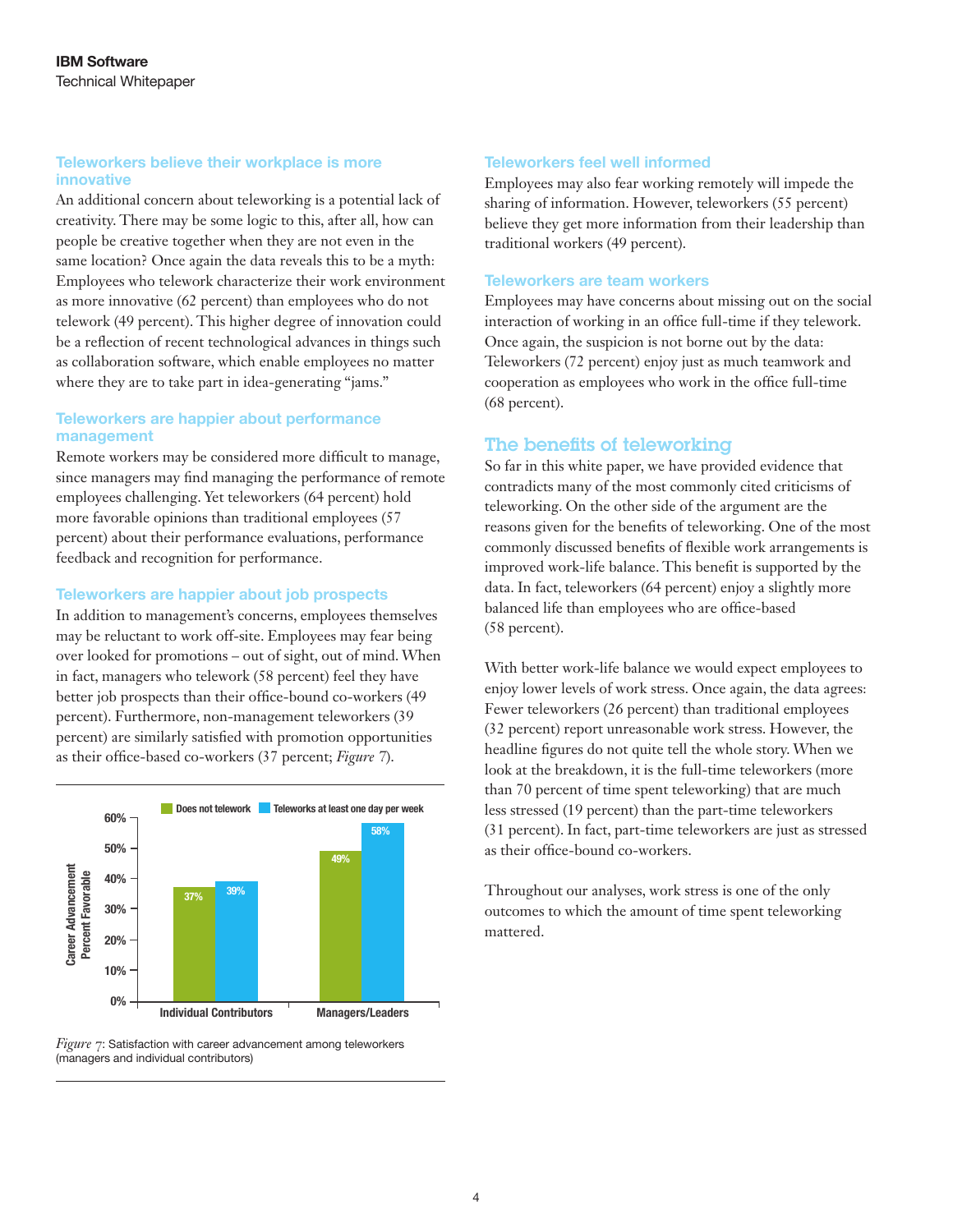# Making telework work

#### Suitable jobs

Telework is not suitable for every type of job; construction workers will likely always need to be on the construction site and retail associates in their stores. However, as technology advances the number of jobs that are suitable for teleworking will likely continue to increase. Even traditionally office-based jobs, for example call center agents, are becoming viable for remote workers. With the right technology (see below) workers can be "plugged in" from home and rotated on shifts, which can tap into a whole new labor pool.

#### Managers who are prepared

Poorly prepared managers and leaders are often the biggest barrier to the success of teleworking. Training them how to manage and lead remote employees is important. It takes a different skill set and a different approach to supervising and communication. Weiner and Germano explain, "Managers and employees who are not co-located must establish their own success factors for working together (e.g., frequent instant messaging, regular weekly or bi-monthly one-on-one calls and occasional 'no agenda' contacts)." Supporting managers in setting expectations and processes can help them truly embrace teleworking, and reap the benefits of building a more engaged, collaborative and creative team.

#### **Technology**

The explosion of mobile technology has dramatically reduced this barrier to organizations initiating teleworking programs. However, consideration and a modest investment are often needed to help ensure employees have the tools to connect and collaborate. Such an investment can have far-reaching benefits. Not only are new collaboration technologies likely to be adopted and embraced more quickly out of necessity by those working remotely, such platforms can also help ensure more efficient and effective sharing of data and ideas.

#### **Culture**

Leadership needs to actively create an organizational culture that supports telework. Too often first attempts to introduce teleworking fail because the perception of employees "left" in the office is that those working remotely are slacking off. Numerous studies have actually shown that the teleworkers are in fact more productive, but if the wrong organizational culture and mind-set exists, then the incorrect perceptions can be very damaging.

As the data above show, even employees working remotely less than 30 percent of the time can realize almost all of the benefits of teleworking. There is huge potential upside to teleworking, even when starting small. If you have not already done so, consider starting a teleworking program in your organization and reap the people and business benefits.

#### References

Ruthven, P. (2012). *A Snapshot of Australia's Digital Future to 2050*. Australia: IBIS World. http://www-07.ibm.com/au/ pdf/1206\_AustDigitalFuture\_A4\_FINALonline.pdf

Weiner, S. P., & Germano, L. M. (2012). *We're All Teleworkers: Applying Telework Success Factors To Drive Business Success*. http:// www.ibm.com/common/ssi/cgi-bin/ssialias?subtype=WH&inf otype=SA&appname=SWGE\_LO\_PT\_USEN&htmlfid=LO W14254USEN&attachment=LOW14254USEN.PDF

Wiley, J. W. (1996). *Linking survey results to customer satisfaction and business performance*. In E. I. Kraut, Organizational surveys: Tools for assessment and change (pp. 330-359). San Francisco: Jossey-Bass.

## About WorkTrends

Kenexa WorkTrends Survey, 2012. In its current form, WorkTrends is a multi-topic survey completed online by a sample of employees representative of a country's working population in terms of industry mix, job type, gender, age and other key organizational and demographic variables. In most countries, survey takers must be adults who work full time for an organization of 100 employees or more; this threshold drops to 25 employees or more in countries with smaller economies or hard-to-reach populations. The survey has over 200 items that cover a wide range of workplace issues, including senior leader and direct manager effectiveness, recognition, growth and development, employee engagement, customer orientation, quality emphasis, innovation, corporate social responsibility, workplace safety, work stress and performance confidence. In 2012, over 33,000 employees were surveyed, representing 28 countries.

## For more information

To learn how to build a smarter workforce, visit: ibm.com[/social-business](www.ibm.com/social-business)